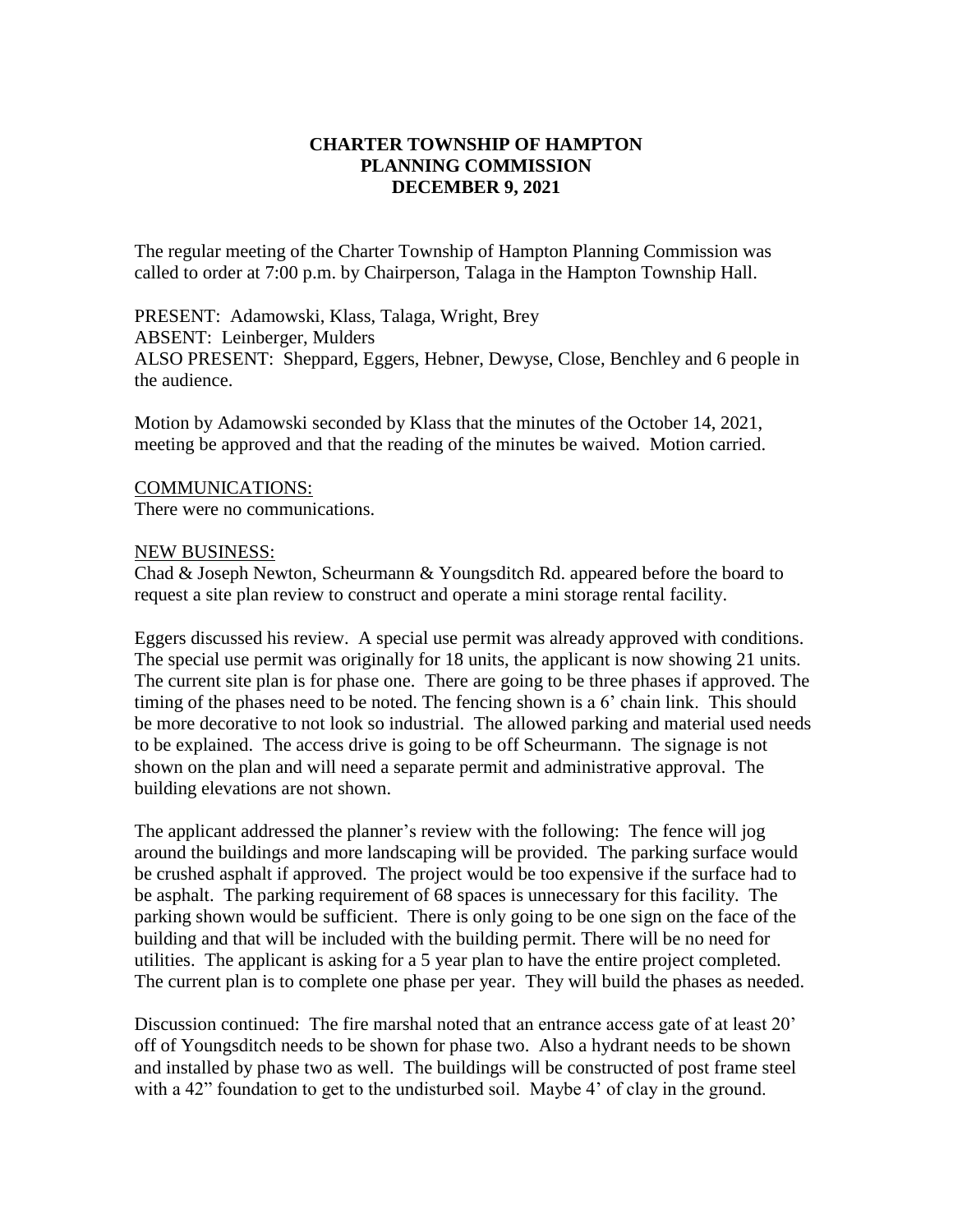December 9, 2021 Planning Commission Page 2

Motion by Brey seconded by Talaga to approve the site plan for Chad & Joseph Newton, Scheurmann & Youngsditch Rd. to construct and operate a mini storage rental facility with the following conditions. An updated site plan showing the discussions above. The applicant does not need to meet the parking requirement and they are allowed to use crushed asphalt for the surface area. The project must be completed within five years. Landscaping and fencing will be revised per the review. A hydrant to be installed during phase two. The signage will be approved by the building inspector.

AYES: Brey, Talaga, Adamowski, Klass, Wright NAYES: None ABSENT: Leinberger, Mulders Motion carried.

Tyler Keit, 1175 W Ridge Rd. appeared before the board for a special use request to construct an extension of a non-conforming greenhouse.

Eggers discussed his review. This is an expansion of a non-conforming use. A retail business operating in a residential zone. The applicant must comply with Section 4.05A of the zoning ordinance. This approval is only for a special use to allow the non-conforming use. A site plan will need approval as well. As of right now the site plan is not adequate enough for a review. Items for consideration are the public access into the greenhouse, ada parking, the shared drive, utilities, and drainage.

The applicant addressed the following: the parking is ada accessible, as there are no steps into the greenhouse. All the current light will remain as is. There is no need for lighting in the back. The hours of operation is April thru June,  $9 \text{ am} - 6 \text{ or } 7 \text{ pm}$ . The parking was increased with the expansion. Drainage is off the back gutter into the field tile and a catch basin may be installed if needed. Site surfacing is asphalt or bituminous. Employees park in shared driveway.

At this time the meeting was open to the public.

Supervisor Close, stated that Dave Mayotte reached out to her as a neighbor and noted that he does not have an issue with the expansion of the greenhouse.

Dennis Datte, resides across the street, stated he has no issue with the greenhouse.

Rich Sheppard advised the applicant that the proper planning approvals should be in place before expansions.

At this time the meeting was closed to the public.

Motion by Adamowski seconded by Klass to approve the special use permit to Tyler Keit, 1175 W Ridge Rd. to construct an extension of a non-conforming greenhouse with the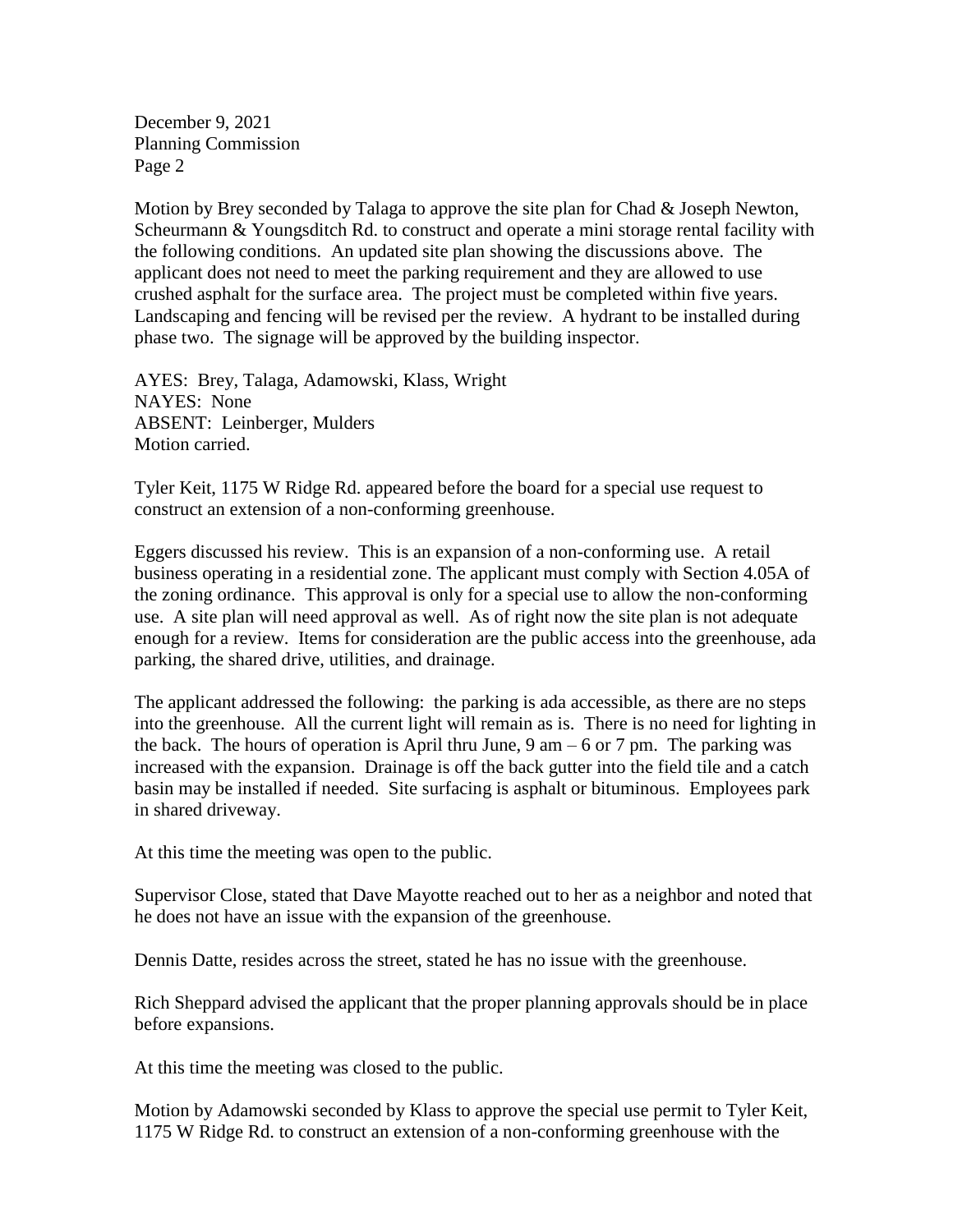December 9, 2021 Planning Commission Page 3

following conditions. A site plan be submitted and approved by the planning commission showing compliance with Sections 19.04 and Chapters 3, 7, and 14-17. The planning commission reserves the option of further special use approval conditions once a site plan has been submitted.

AYES: Adamowski, Klass, Wright, Talaga, Brey NAYES: None ABSENT: Leinberger, Mulders Motion carried.

Essexville Hospitality, 888 N Pine Rd. was not in attendance at the meeting for a site plan review.

An update was provided. The site plan submitted does not show the easements with Mr. Wilson and Dore Corporation. At a previous pre-planning meeting the applicant wasn't sure exactly what property he owned. Dewyse explained the issue with Mr. Wilson wanting to install a fence around the property and that clarification was needed regarding the shared parking and ingress/egress agreements.

Motion by Adamowski seconded by Brey to table the site plan review to Essexville Hospitality, 888 N Pine Rd. to get easement clarification and an updated site plan.

AYES: Adamowski, Brey, Klass, Wright, Talaga NAYES: None ABSENT: Leinberger, Mulders Motion carried.

Discussion was held on updating the 25% lot coverage ordinance regulation. There are issues with the zoning board of appeals approving a variance for New Hope Bay in allowing more than the 25% lot coverage restriction. Lots over one acre can go up to 30% lot coverage. The zoning ordinance will need to be updated and a public hearing held.

Discussion was held on updating the ordinance to further regulate dumpsters in the township. The zoning ordinance will need to be updated and a public hearing held.

Discussion was held regarding Huntington Place Apartments constructing an additional complex. Supervisor, Close explained that representative Beason called her and wanted to know why Huntington could not expand and the township regulations. Eggers discussed the density regulation and homes per acre. Does the planning commission want to look at increasing the density regulations? The question is also rentals versus ownership regulations.

At this time the meeting was open to the public. No one addressed the board.